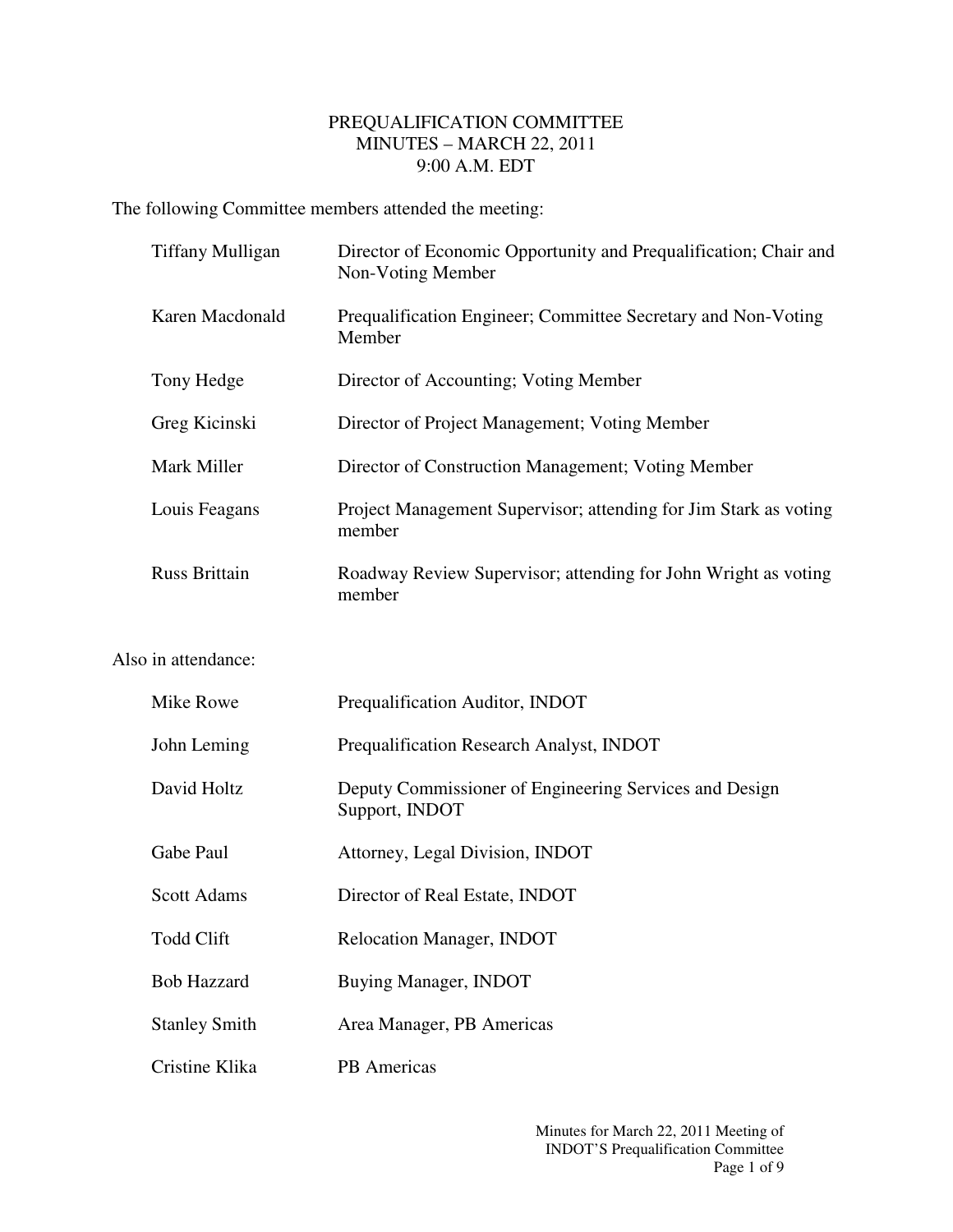| Project Engineer, PB Americas                                                                 |
|-----------------------------------------------------------------------------------------------|
| O.R. Colan Associates                                                                         |
| O.R. Colan Associates                                                                         |
| Gregg A. Townsend                                                                             |
| Indiana Construction Association (ICA)                                                        |
| Burgess & Niple; American Council of Engineering Companies<br>(ACEC)                          |
| Stephen J. Christian & Associates; American Council of<br><b>Engineering Companies (ACEC)</b> |
|                                                                                               |

\*\*\*\*

The Committee reviewed the following agenda items:

- 1. Adoption of March 3, 2011 meeting minutes
- 2. PB Americas, Inc., O. R. Colan Associates, Gabe Becker, and Gregg Townsend Errors and omissions of pertinent information during the acquisition/relocation process on Project No. 0500440, L/A Code 5368, Parcel 307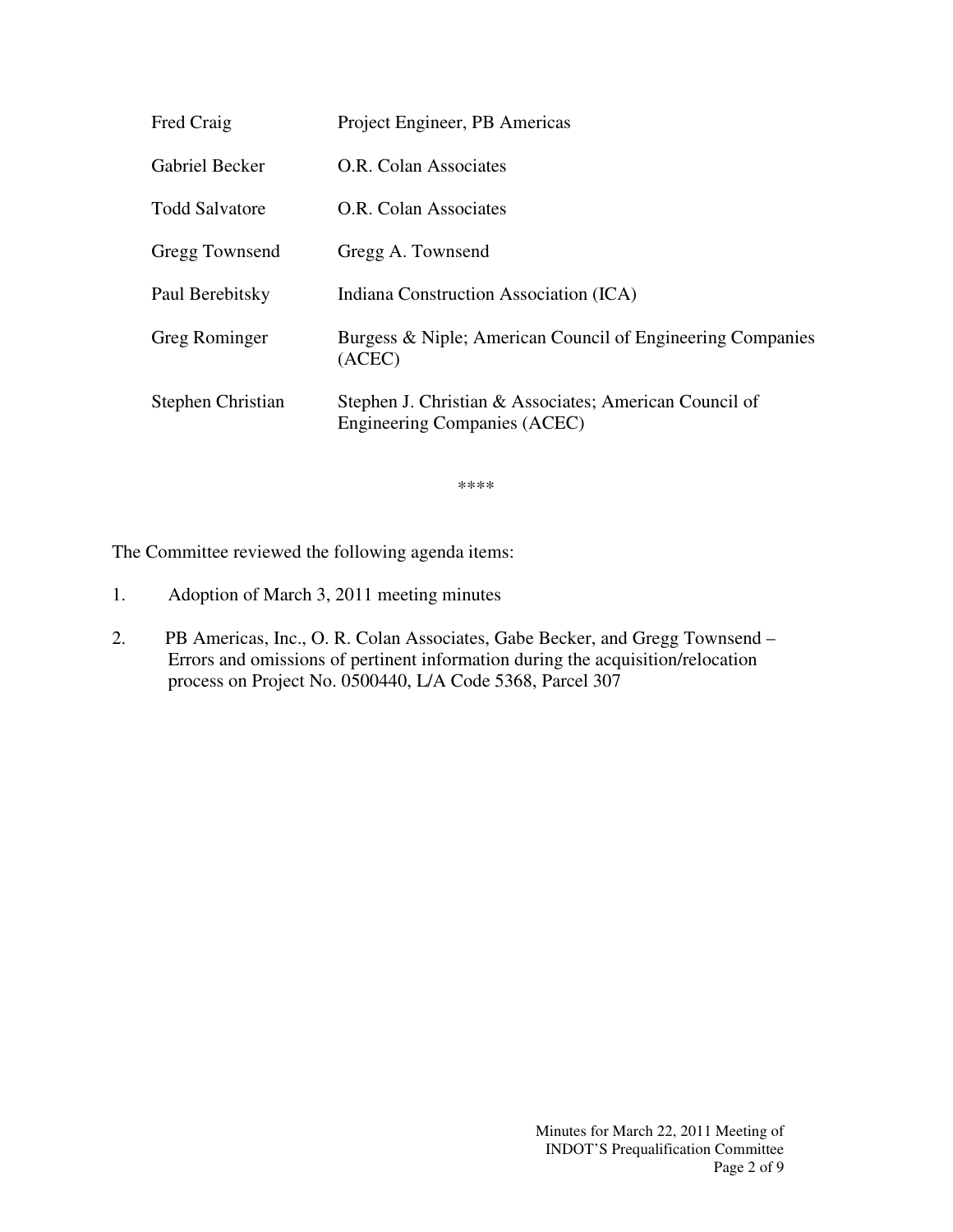## PREQUALIFICATION COMMITTEE MEETING OPEN SESSION MARCH 22, 2011

 Ms. Mulligan, Committee Chair, called the meeting to order at 9:04 a.m. EDT. The following Committee members were absent: Joe Novak, Jim Stark, Troy Woodruff, and John Wright. Mr. Russ Brittain attended for Mr. Wright. Mr. Louis Feagans attended for Mr. Stark.

Ms. Mulligan facilitated introductions of individuals present.

## 1. Adoption of March 3, 2011 Meeting Minutes

 Ms. Mulligan called for consideration of the meeting minutes from the March 3, 2011 meeting. She pointed out that the agenda incorrectly indicated the date of the meeting as March 3, 2010. Because this was a typo, the prequalification staff will correct the agenda posted online.

 Mr. Kicinski moved to adopt the meeting minutes from the March 3, 2011 meeting. Mr. Miller seconded the motion. All members voted in favor. Ms. Mulligan stated the minutes would be posted on the website.

2. PB Americas, Inc., O. R. Colan Associates, Gabe Becker, and Gregg Townsend – Errors and omissions of pertinent information during the acquisition/relocation process on Project No. 0500440, L/A Code 5368, Parcel 307

 Ms. Mulligan explained the Committee meeting procedures: a representative from INDOT presents the issue first, the contractor is allowed to respond, then Committee members and anyone else present may ask questions.

Ms. Mulligan introduced Mr. Scott Adams, INDOT's Director of Real Estate.

Mr. Adams introduced the item and stated the particular parcel is on the I-69 project. He referred to it as the McKinney parcel. Mr. Gabe Becker was the relocation specialist, and Mr. Gregg Townsend was the buying specialist assigned to the parcel.

Mr. Adams stated the McKinney parcel was a complicated acquisition and relocation due to 1.) a large amount of personal property, 2.) a 42 foot x 90 foot pole barn which stored the personal property, 3.) the difficulty in finding suitable comparable replacement properties, and 4.) the use of buying and relocation incentives. The I-69 project has a tight schedule and numerous parcels. Because of this and the timeframes for the incentives, the consultants involved should have taken a higher level of care than they did.

Mr. Adams stated that the initial offer was made on the McKinney parcel on June 16, 2010, which included presentation of comparable properties. Ms. McKinney rejected the comparables. A second offer with more comparables was presented on June 18, 2010. The clock started on June 18, 2010. The administrative settlement was signed in August 2010, which was outside the thirty day buying incentive period.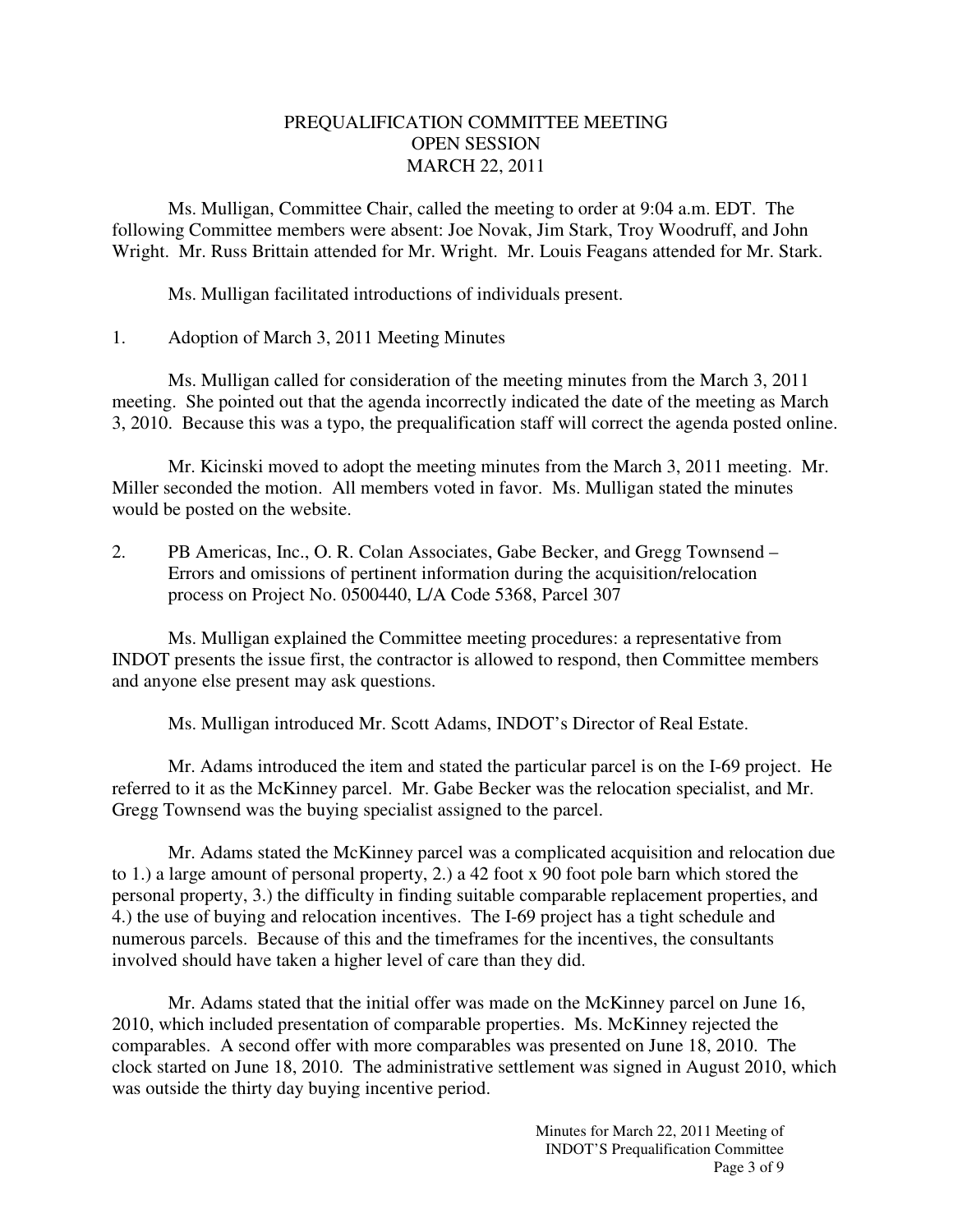Mr. Adams stated that the INDOT Office of Real Estate (ORE) discovered there was an issue with this parcel in October 2010, and they started watching this issue at that time.

Mr. Adams stated that the agents did not properly communicate the incentive programs with the time constraints to the parcel owners. ORE had a meeting with the consultants and tried to redirect the property. The parcel owners needed to vacate the property within certain time limits to be eligible to get the incentives.

Mr. Adams stated that the two agents have done good work for INDOT in the past. Communication is good now, and both agents have performed exemplary since ORE got involved with this issue.

Mr. Stan Smith, Area Manager for PB Americas, Inc. (PB), stated that PB is honored to be on the I-69 team. The project has a tight timeframe. There are over 600 properties. The buyer, Mr. Gregg Townsend, is very experienced.

Mr. Smith stated that the relocation agents, Mr. Gabe Becker and Mr. Todd Salvatore, have worked well and provided many relocation offers. They elected to have Mr. Salvatore stand in for Mr. Becker to meet timeframes.

Ms. Cris Klika from PB passed out a handout from PB to Committee members.

Mr. Gregg Townsend, an independent buying agent, stated he has worked on 464 parcels for INDOT without complaints. The offer on the McKinney parcel was made on June 16, 2010, and was challenged. Another offer was made on June 18, 2010. The paperwork was in INDOT hands for 23 of 37 days. On August 17, 2010, the administrative settlement was approved. The offer was made to the property owners on August 19, 2010, and at that time the owner then asked to keep cabinetry, appliances, grain bins, etc. Mr. Townsend stated he worked to get the value of these items to retain and revised the administrative settlement with retainage. He stated he drove many miles and gave up time with family to make the last offer to the property owners.

Mr. Townsend stated the owner has 80 days to vacate the property to be eligible for the incentive.

Mr. Townsend stated that he is at a loss to understand why a consultant is brought before the Committee on a first offense.

Mr. Gabe Becker, a relocation agent for O R Colan Associates (Colan), stated he takes his job seriously and customer service seriously. He stated that he reached out to the customers so that they understood everything.

Mr. Todd Salvatore, a relocation agent for Colan, stated that there were a couple of mitigating circumstances with this parcel. There was no available housing in the area that had the same features, mainly the pole barn. The barn housed boats, jet skis, antiques, etc. There wasn't another house within 50 miles with that size pole barn. The property owner found another home in the area that was more expensive. The owner of the house for sale could not go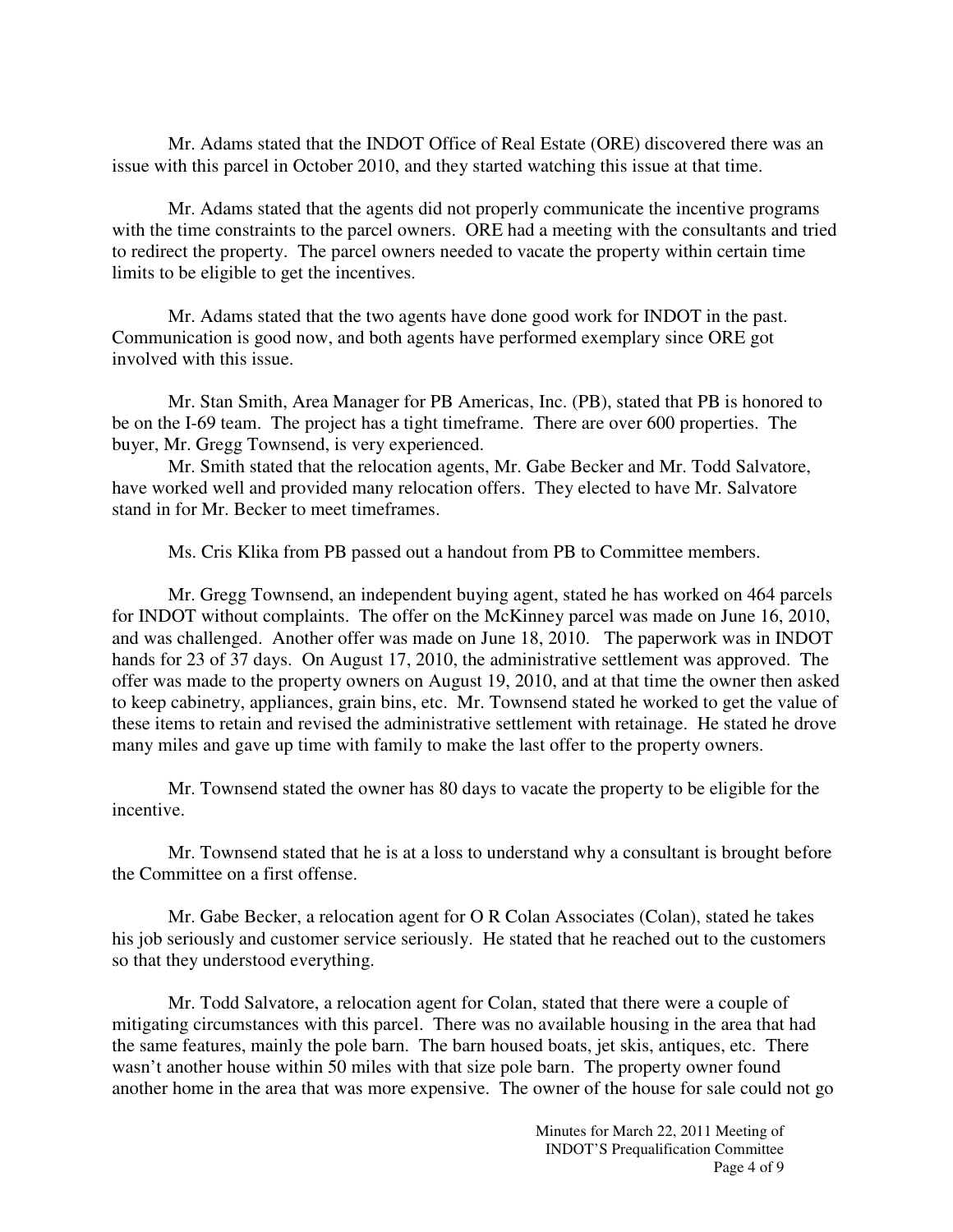to closing in time, so it pushed the McKinney's closing outside of the incentive window. The McKinney's were planning to use the incentive to purchase the home. At this point, they worked to help the McKinney's to obtain the house.

Mr. Kicinski asked what the issue was with Mr. Townsend.

Mr. Adams stated that not all of the information regarding the incentive was given to the property owners.

Mr. Townsend stated that he spent several hours with the property owners on June 25, 2010 explaining the incentive.

Mr. Salvatore stated that Ms. McKinney was dissatisfied with the settlement amount but agreed to it for the ten percent incentive. He stated that if the incentive were not available, the settlement would have been higher.

Mr. Townsend stated that the incentive paperwork for relocations has vague statements. It may be difficult for the property owners to understand.

Mr. Todd Clift, ORE Relocation Manager, stated that ORE is providing better training now. To be eligible for the buying incentive, the agreement has to be signed in 30 days and the property has to be vacated in 80 days. The relocation incentive requires that the property be vacated in 80 days.

Mr. Salvatore had to leave the meeting.

Mr. Miller asked when the 80 days expired.

Mr. Adams replied the 80 days expired on Sept 6, 2010. The property was not vacated until December.

Mr. Miller asked if the delay in purchasing and vacating the property had an effect on the project.

Mr. Kincinski asked what actions the Committee can take in an errors and omissions case. He asked if a letter from the Committee is an option.

Ms. Mulligan replied that the Committee can ask for more information. The Committee can recommend to the Commissioner that actions be taken regarding the company's prequalification status, such as suspension, revocation, or a change in their prequalification. She stated that the Committee has placed letters of reprimand in a company's prequalification file before.

Ms. Mulligan stated that the request to bring these firms before the Committee was from Mr. David Holtz and Mr. Scott Adams. They are recommending that we place letters of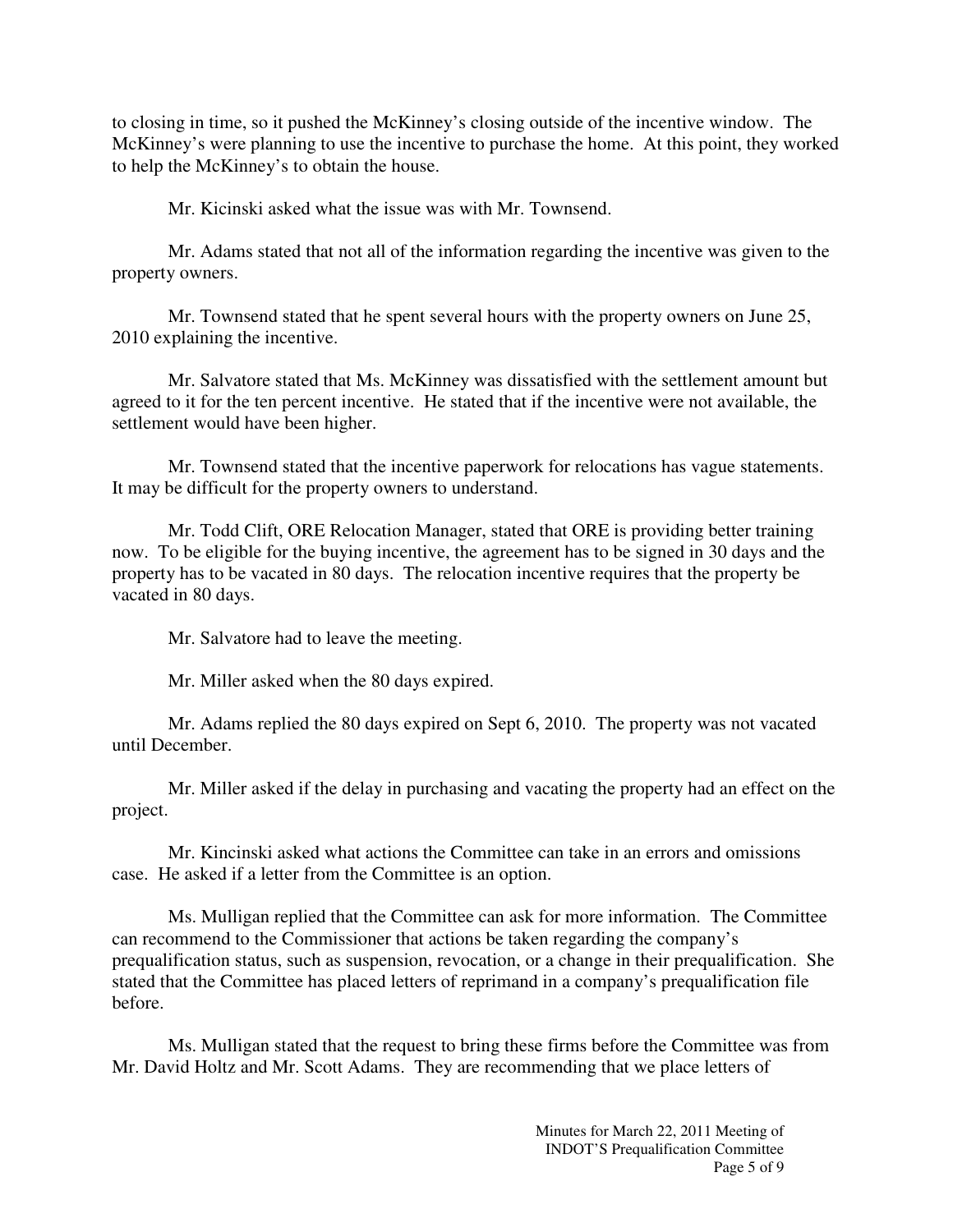reprimand in these consultants' files. If the Committee chooses, we can place a letter in their file. The Committee also can vote to do nothing.

Mr. Hedge stated that we heard the claim that the buying relocation incentives are vague. We have not heard from ORE if that is true.

Mr. Adams stated that the real estate acquisition process is a different animal than designing a bridge. It is an emotional experience with property owners. We hear stories of heartache. We have to be empathetic. We still have to hold our emotions back and make judgment calls. The I-69 project is complicated. This parcel had ancillary issues that made it difficult.

Mr. Adams stated that generally these agents have performed well. The documents have been improved since this issue arose, but we had not had problems with the incentive program with other projects.

Mr. Adams stated that the I-69 project is problematic. The problems may be due to management by Colan.

Ms. Mulligan stated that although these consultants were not brought to the Committee due to multiple issues, the size of the problem can bring a consultant to the Committee.

Mr. Kicinski pointed out that PB is the prime consultant on this project, and Colan is a subconsultant as the right-of-way manager. He asked if ORE is stating there are other right-ofway issues with this project.

Mr. Smith stated that due to the nature and size of this project, there are other right-ofway issues.

Mr. Feagans asked if buying and relocation agents present their offers at the same time.

Mr. Clift stated that because of the incentives, INDOT wants both agents to go together to present the offer and explain the incentives.

Mr. Adams stated that ORE paid the incentives anyway.

Mr. Hedge asked if the Federal Highway Administration (FHWA) will accept it.

Mr. Adams responded that there is enough documentation to satisfy FHWA.

Mr. Feagans asked who is responsible for explaining the terms of each program.

Mr. Clift stated the two incentive programs work hand-in-hand so the agents need to work hand-in-hand.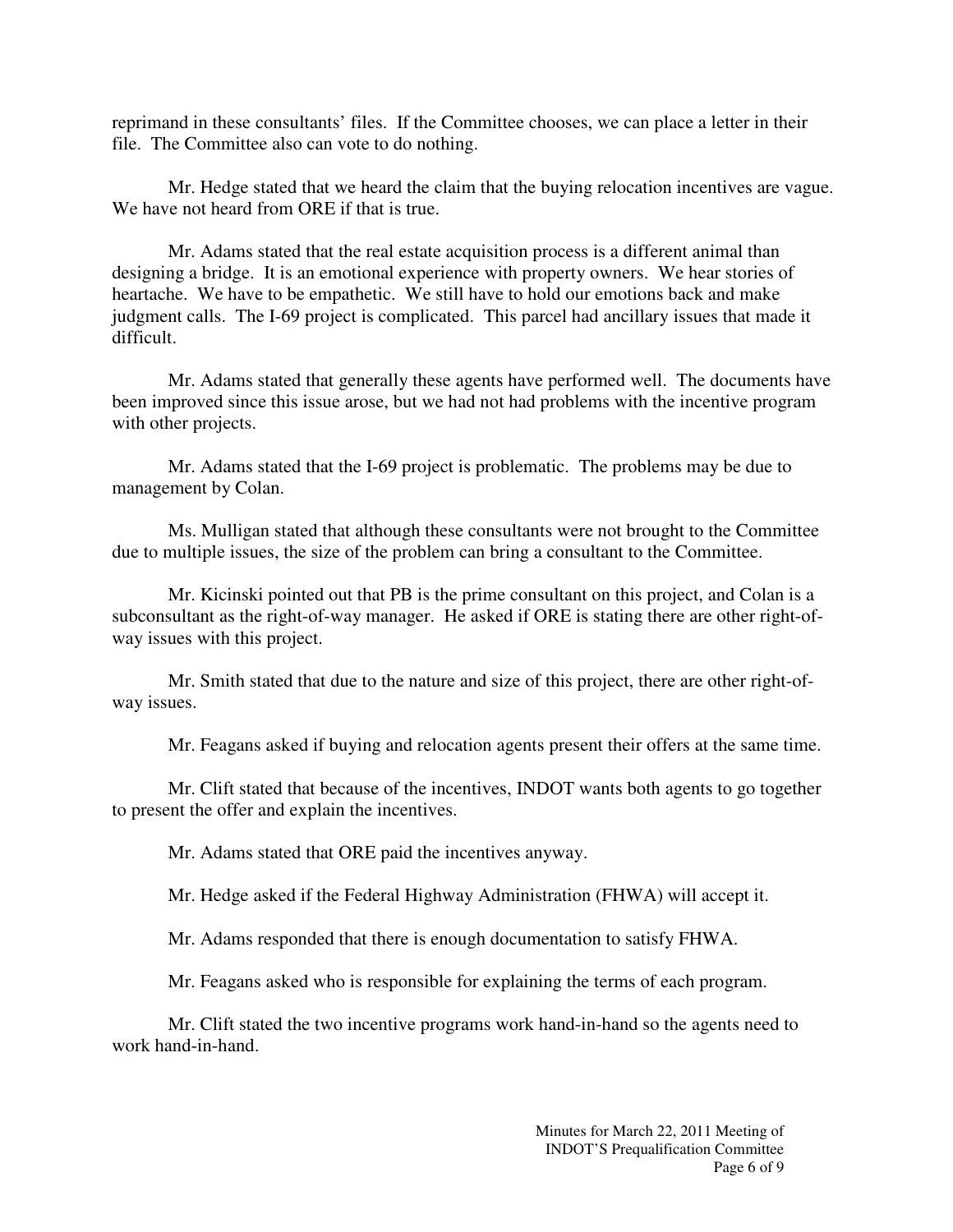Mr. Adams stated that it is integral to understand up front that the incentive program may only be available to certain parcels. In this case with the pole barn and extensive personal property, it should have been explained that the timing may not work to get the incentives.

 Mr. Kicinski questioned Mr. Adams on a statement made earlier regarding other issues that have happened on I-69, and he asked if all were handled by Colan.

Mr. Hedge asked Mr. Becker how long he has worked on INDOT projects.

Mr. Becker stated that he used to work as an employee for INDOT in ORE. He stated he has done more relocations for INDOT than anybody else.

 Mr. Hedge stated that Mr. Townsend earlier claimed to have worked on over 400 parcels for INDOT. He asked Mr. Townsend if he had any experience with the incentives.

Mr. Townsend stated he did not have experience with these incentives before. He stated that displacees are at a disadvantage because they have to sign in 30 days and relocate in 80 days.

 Mr. Clift stated that a large amount of assignments should not be given to one person but instead be split between more people. He stated that difficult parcels need more time to be dealt with.

Ms. Mulligan asked if over-assignment of work was an issue on the I-69 project.

Mr. Clift replied yes, but stated we are on the backside of that now. The right-of-way manager from Colan is no longer involved.

Mr. Becker stated that he was asked to make the offer to the property owners ASAP. He would have preferred to be there, but Mr. Salvatore made the offer in his place.

Mr. Townsend stated that the offer was made two days after the property was available. He stated he met with the property owners that evening and worked 22 hours that day. Another offer was made that afternoon with Jacqueline Wright. He also mentioned that there was a complication due to Ms. McKinney's pregnant daughter living with them.

Mr. Holtz stated the reason we are here is because the manager of the I-69 project, Mr. Sam Sarvis, requested it. It could be stated that INDOT fraudulently paid the owner. The service provider should know his job before performing it. It is a professionalism issue. These duties were not performed as professionally as they could have been, and we want to inform the consultant what INDOT expects.

Mr. Smith stated there were challenges with the real estate acquisitions. PB has confidence in Colan, and they do not feel that this issue has affected the project. He stated that a reprimand in the file could follow PB and could affect their chance to do business. He asked that a letter of reprimand not be given to PB.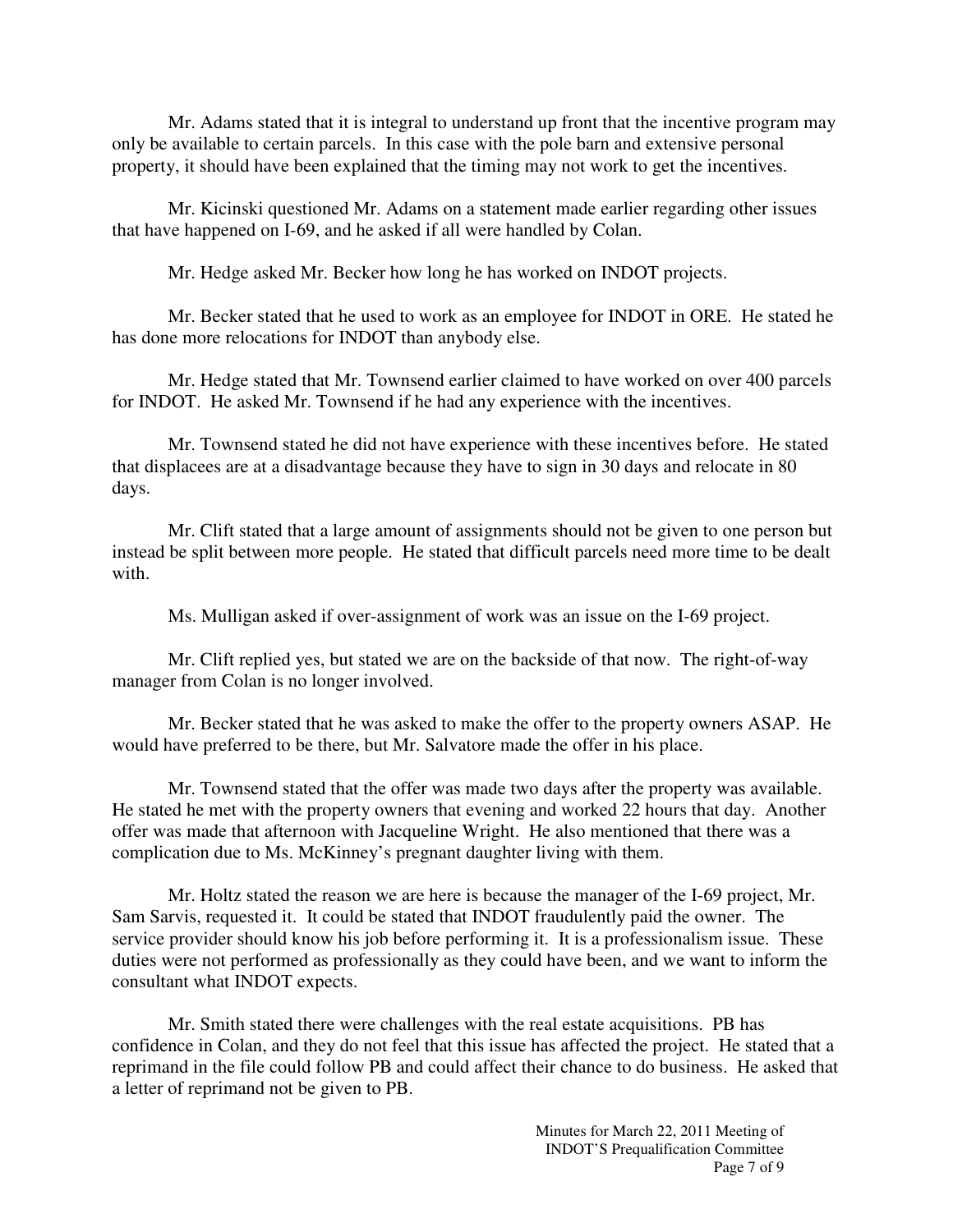Mr. Fred Craig, Project Engineer for PB, stated that he is sorry they had to be brought to the Committee. PB got the message and is addressing these issues as they move forward. They are going above the standard of care and are involved in the day to day management of these issues.

Mr. Feagans asked if there was another reason that the agents were asked to come before the Committee.

Mr. Adams stated that reports were submitted that indicated that Mr. Becker attended the meetings with the property owners, when it was Mr. Salvatore that attended.

Mr. Becker stated that it was not his intent to misrepresent who attended the meetings. He was the responsible party and wanted the documents to reflect that.

Ms. Mulligan asked Mr. Adams to restate ORE's recommendation.

Mr. Adams stated that ORE suggests letters of reprimand be placed in the consultants' files and their work should be monitored for 90 days.

Mr. Kicinski stated he doesn't know why a letter should be issued to Mr. Townsend.

Mr. Miller stated that with contractors, we do not always take action against the prime when a sub is being reprimanded. He stated he is not sure if all parties need to be reprimanded in this case.

Mr. Kicinski stated that this is the only issue on this project that had been brought to the Committee today although reference was made to other issues. He stated he is not sure if Mr. Townsend should be included in a reprimand.

Mr. Miller moved to place letters of reprimand in the prequalification files of Colan and Mr. Becker, and ORE should monitor their performance.

Mr. Hedge stated that Colan is a subconsultant to PB. He asked if Mr. Townsend is a sub to Colan or PB.

Mr. Craig stated that Mr. Townsend is a subconsultant to PB also.

Mr. Hedge suggested that PB be reprimanded also because PB is the prime.

Mr. Miller reiterated that in the past with contractors, we have not always reprimanded the prime when the sub was reprimanded.

Ms. Mulligan asked if ORE has had issues with PB, and if so, have they been responsive.